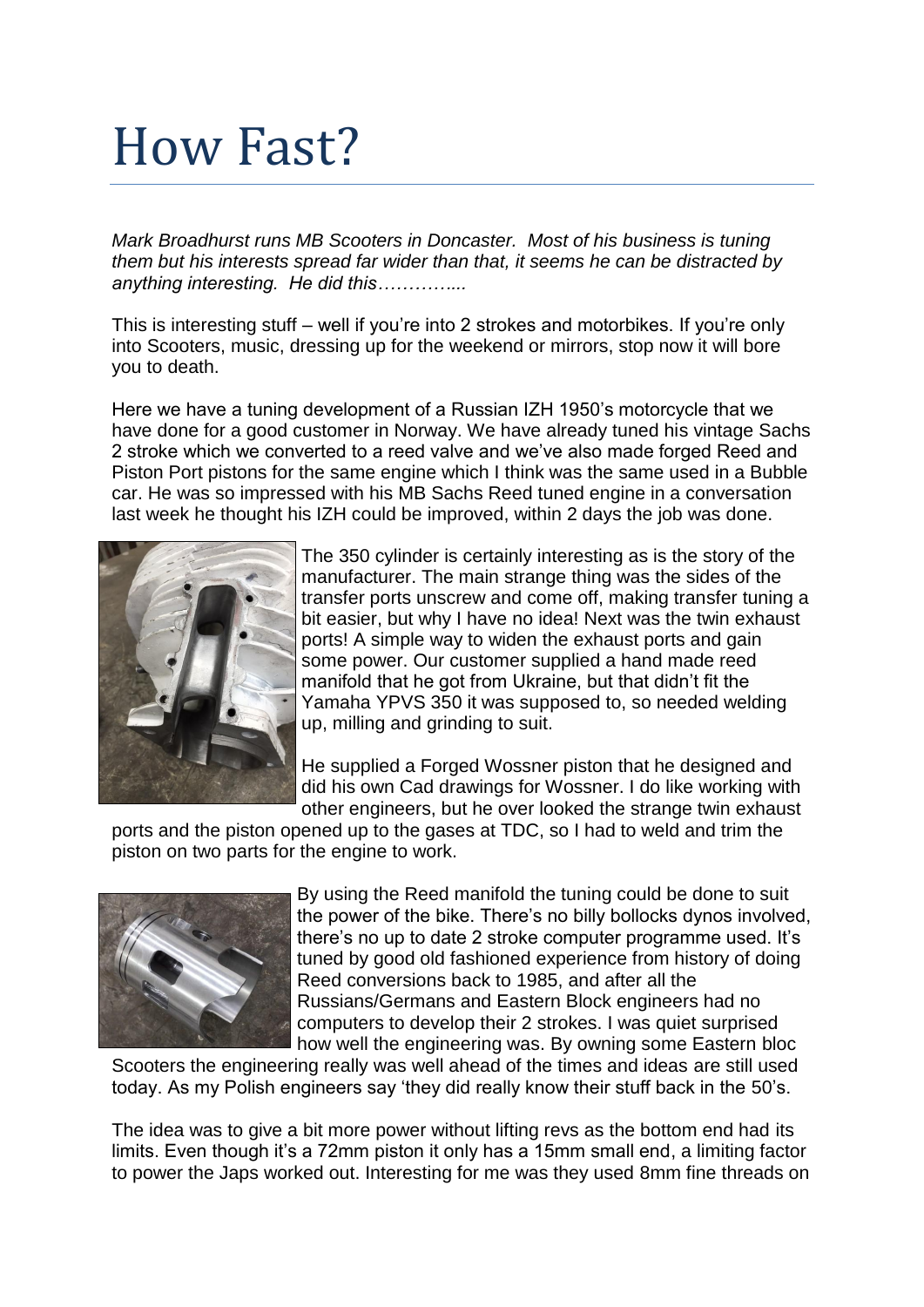the inlet port studs with a 8mm nut and 11mm across flats…….. I know that is sad but I do like my nuts!



With a bit of welding and grinding the Yam reed fitted perfect and I used a reed stuffer to mate with the supplied inlet manifold. The carb from these bikes were copies of old looking Amal carbs, this engine will be running a more modern 60/70's Amal. As with tuning our Lambretta.

Reeds cylinders I bolted this reed assembly to the cylinder and flow it right through so there was no steps. We added two boost ports, squared up the transfer feeds and twin exhaust ports and

cleaned and flowed the castings. Over 8 hours later........



For those still interested (*Are you kidding?)* here is what our customer sent us on the IZH……….

I bought my IZH motorcycle in 2010, as I was looking for something cheap to use during the winter months. Paid only £560 for it, and it was a runner. It was a "bitsa", with parts from several different models and years, but it was built up around an IZH-49, 1956 mod.

The IZH-49 was a development of the IZH 350, which in turn was an USSR version of the German wartime DKW NZ 350/1, identical in most details.



Story behind the IZH 350 was that when the WW2 was over, and the DKW factory in Zschopau ended up in the USSR zone, the Soviets took the DKW factory as a war reparation, and tools/equipment were sent back to the USSR, to the town of Izhevsk and the IZHMASH factory (Kalashnikov, army vehicles, motorcycles etc.) Many of the engineers working at DKW got an offer they could not refuse, so they ended up as IZH-employees, either in Izhevsk or in a design office set up in Zschopau at the IFA/MZ factory, which was built up on the remains of the DKW factory. As a side note, IFA/MZ had a brilliant

engineer, Walter Kaaden, whose work became the very foundation for all the modern two stroke

engines & tuning work. Another side note is that the DKW engineers who managed to get to the western zone, restarted DKW as a West-German company, making many interesting and sweet looking DKW motorcycles in the 50's and 60's, before closing the gates in the late 60's. MZ ended their business just after the collapse of the eastern block in the early 90's, was revived as MuZ for a while making some interesting 4-stroke bikes, but went tits up some years ago.



The DKW engineers in Zschopau and Izhevsk however,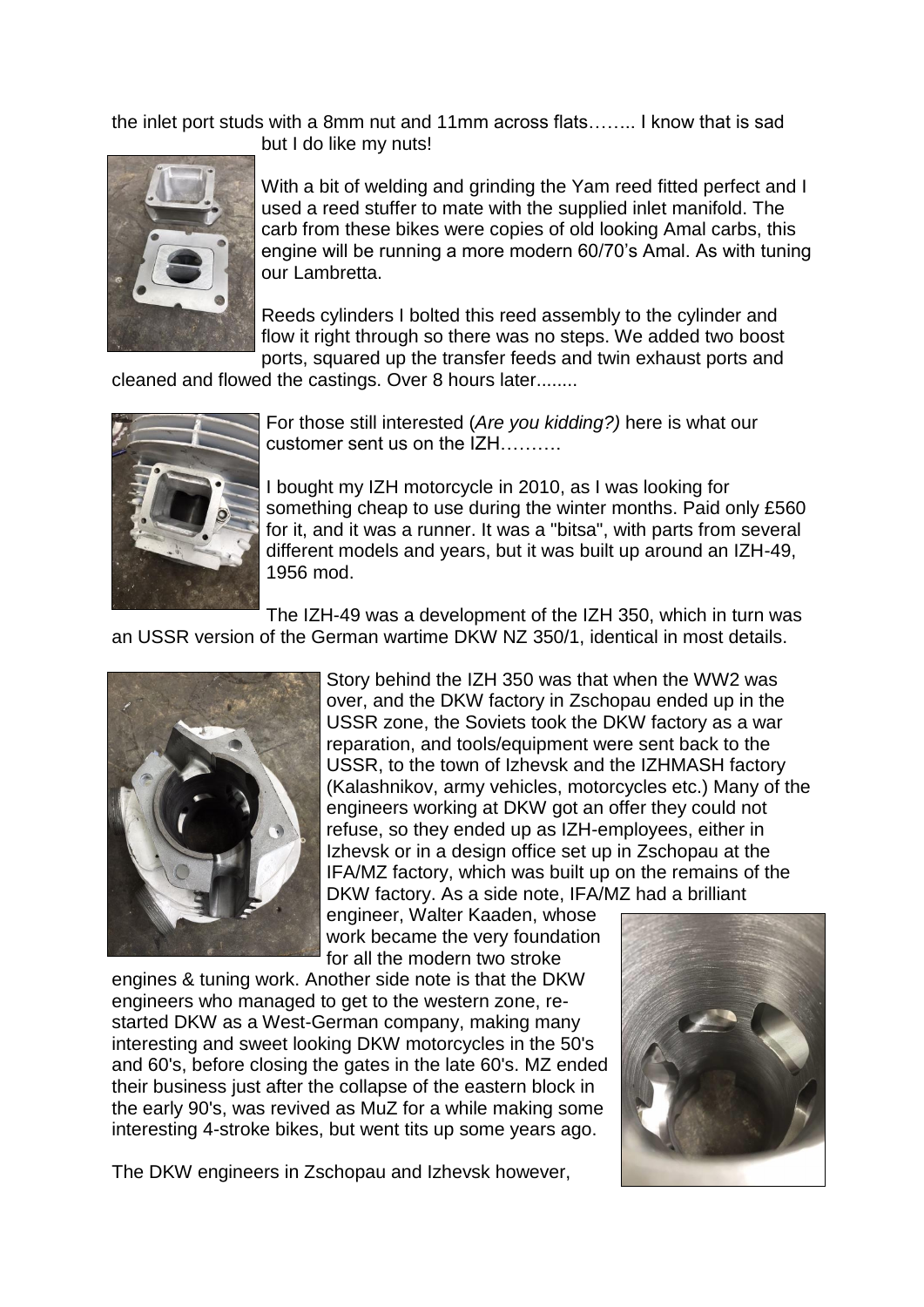continued to develop on the DKW NZ 350/1 design, and the 350 engine was in use until 2008, when the last IZH Planeta 5 left the factory in Izhevsk.

So IZH is a DKW made in USSR, which survived the other "off-springs" of the original DKW. All the way based on the basic German DKW 350 engine design originally 11 bhp, in the latest Planeta version 22-24 bhp.



So, what about my IZH-49? It was an ugly looking thing, especially with that blue front wheel, tank from an IZH-56, rear fender from who knows and much other homemade parts: But then, the salty roads got to it spokes on the rear wheel started to rust off, and the rest of the bike looked very grim... I decided to do a complete tear down to "winterize" it -

stainless steel nuts and bolts, media blasting and galvanize frame/fenders/frame parts, powder coated all white (winter camouflage).



That was the beginning of what's now 4 years of parts collecting, ideas, setbacks and progress. It will end up looking very odd, as I have "invented" a custom theme for my IZH, some kind of a soviet era civil defence emergency vehicle, status of the work as it is now: The red tires comes from an Opel Motoclub 500, rare as hen's teeth:

The rest of the red/white theme was adopted from this very picture. I liked it that much. I'm probably bonkers.

Then I bought a cylinder from a 80's IZH Planeta 4 or 5, specified to have 18 bhp originally. That is the one at your workbench :) I got a custom piston from Wössner in Germany, as the pistons available on the web are dodgy, Chinese scrap metal pistons, seizing completely and disintegrating before 1000km.



I do not know how much it will gain from the job, but the experience from the Sachs engine you did a similar job on last time tells me it may be in the region of +25-30%, and then we're at 22-24bhp, along with bags of torque, which will suit it perfectly, and a bit up from the original 11bhp for the IZH-49. I am looking forward to this, :)

*This is easily the most interesting article we've ever had in HV(!) Anxious to know how Torgier, Mark's customer, found the improvement I asked Mark and he said………….*